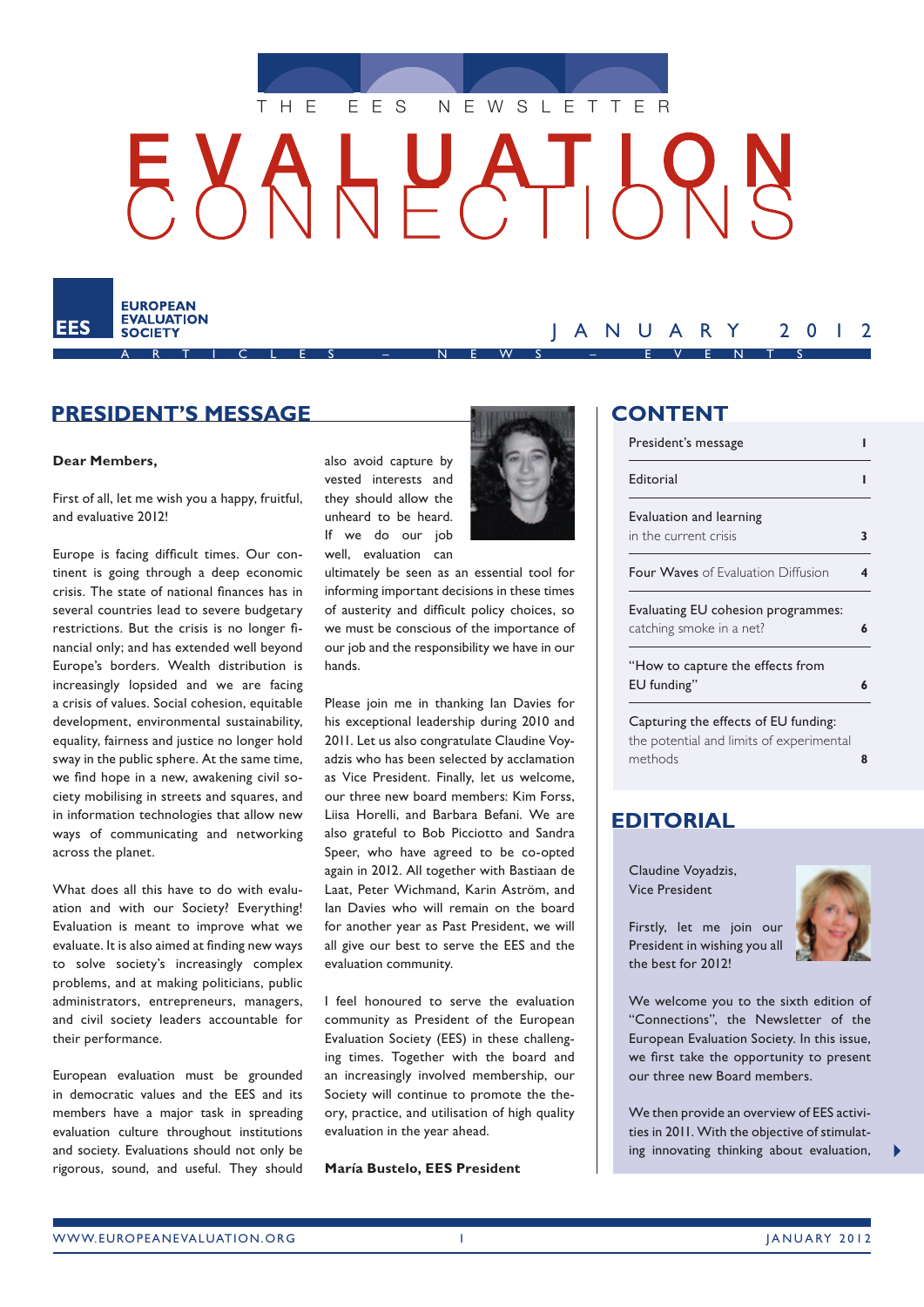# EXALPATLRN

**EUROPEAN EVALUATION**<br>SOCIETY **FFS** 

3 – 5 October, 2012, Helsinki, Finland  $\frac{1}{2}$  or  $\frac{1}{2}$  or  $\frac{1}{2}$  or  $\frac{1}{2}$ ,  $\frac{1}{2}$  or  $\frac{1}{2}$  or  $\frac{1}{2}$  or  $\frac{1}{2}$  or  $\frac{1}{2}$  or  $\frac{1}{2}$  or  $\frac{1}{2}$  or  $\frac{1}{2}$  or  $\frac{1}{2}$  or  $\frac{1}{2}$  or  $\frac{1}{2}$  or  $\frac{1}{2}$  or  $\frac{1}{2}$  or  $\$ 

# 10th EES Biennial Conference

Evaluation in the networked society: New concepts, New challenges, New solutions

#### www.ees2012.org

EES has launched a seminar *Vision and Logic of Evaluation* held in Brussels (December 2011). The objective was well achieved with brilliant and relevant presentations of which this issue presents two articles: *"Evaluation and learning in the current crisis"* and *"Four Waves of Evaluation Diffusion"*.

> EES has also contributed to the EU Open Days conference (October 2011) through the co-sponsored workshop on ways of capturing the effects of EU funding. Two articles drawn from presentations at this workshop are included in this issue: *"The potential and limits of experimental methods"* and *"Just what is Evaluation 2.0?"* These articles question the relevance and appropriateness of the use of "classic" evaluation methods and explore new ways in a sometime provocative manner.

> We greatly appreciate your views and opinions and keenly encourage you to comment on these articles in order to start off a lively debate on these very current and sometimes controversial issues; we wish thereby to set up a forum for discussion and include all relevant comments in subsequent issues of Connections. The next issue is planned for April 2012.

Please address your comments to Czech-In: secretariat@europeanevaluation.org **This year, the EES Board has the honour to welcome three new elected Board Members: Kim Forss from Sweden, Liisa Horelli from Finland and Barbara Befani from Italy/UK. The voters, almost one hundred EES members, were faced with a difficult choice among seven highly qualified candidates, all of them with strong experience in evaluation.** 

#### **Kim Forss**

is the Managing Director of Andante – tools for thinking AB, which focuses on evaluation research. Kim wishes to participate in the selec-



tion and definition of overarching themes of EES biennial conferences; he is interested in developing evaluation networks, and in promoting close and frequent interactions among national and regional evaluation societies and European institutions.

His experience with current research on evaluation as well as his practical know-how in conducting evaluation along with his chairmanship of the Swedish Evaluation Society will undoubtedly provide the EES Board with additional knowledge and enhanced capacity to further advance the cause of the Society.

#### **Liisa Horelli**

has a background in environmental psychology and works as adjunct Professor at Alto University in Finland. She is interested in actively partici-

pating in the next EES conference in Helsinki (October 2012) in order to help create close linkages and encourage exchanges of views among all people and parties involved, i.e., EES members, Finnish and national evaluation societies and international organisations.

Liisa has worked mainly with EU-funded programmes and her focus is on participatory planning and community development with special attention to gender issues. Currently



President of the Finnish Evaluation Society (FES), she is engaged in the promotion of the development of evaluation theory and practice and the strengthening of an international evaluation culture. Sitting on the EES Board, Liisa's contribution will be most valuable in the preparation and organisation of the EES conference in Helsinki, and in further developing evaluation networks.

#### **Barbara Befani**

is an evaluation methodologist and works as an independent consultant. She collaborates with the journal "Evaluation: the International Journal of



Theory, Research and Practice" and is interested in the evaluation-specific logic, small-n methods and agent-based modelling.

Barbara has been teaching and writing on evaluation approaches and methods, and wishes to make evaluation values and principles understandable to the larger public and to scientists of different disciplines. With these interests and with her experience of international organizations, the EU and of Italian and British national agencies, Barbara will adequately complement the EES Board's activities.

A last word on these elections: the EES Board seizes this opportunity to thank the candidates, **Luc Lefebvre, Ana Maria García Femenía, Lut Mergaert** and **Julia Brummer** for accepting their nominations, and cordially welcomes their willingness to contribute to EES activities; their help is very much needed and will be greatly appreciated.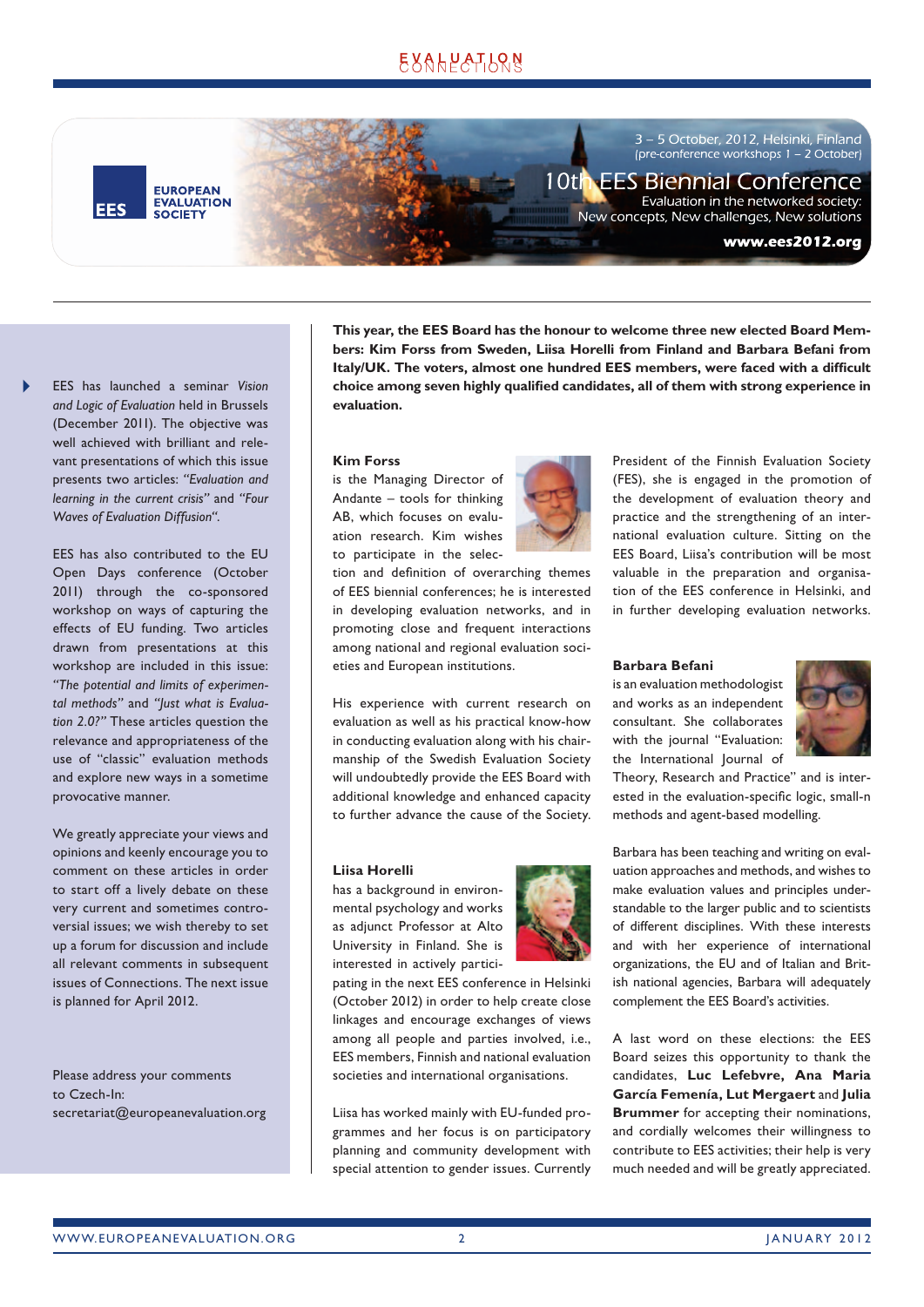# **EXALPATION**

<span id="page-2-0"></span>The EES organised a new type of event at the end of 2011. This was the Seminar "The Vision and Logic of Evaluation" in Brussels on 2 December in which three reputed evaluators gave introductions on three current "hot" topics, which were followed by round table discussions with the audience. Two of the three presentations, by Nicoletta Stame and Evert Vedung, were reworked into brief contributions to the present newsletter. In the present issue, Prof Stame discusses the important role of evaluation in the current financial, economic and political crisis. Prof Vedung's contribution discusses four subsequent waves in evaluation diffusion, which all have left a sediment on which new contributions in evaluation were built. We're currently in what he calls the "evidence-based" wave – which wave will be next…?

More than hundred EES members attended the seminar, discussions were lively and of excellent standard. The event was a great success, and similar events are planned in the future, especially in non-conference years.

# **Evaluation and learning**  in the current crisis

**Nicoletta Stame**

The links between evaluation and politics are well known. These are times of general crisis: financial, political and social. The role of evaluation seems to be that of helping governments to make decisions about what to cut (rigour). But it could also help at surfacing society's latent energies (development, trust) and appreciating diversity (equity). This would imply a different way of understanding the learning function of evaluation: learning to learn.

Evaluation is familiar with single loop learning: correcting errors within a constant framework of norms. But the gravity of the crisis asks for double loop learning: correcting errors by modifying the organizational norms themselves, when new modes are tried and tested. This need is well captured by Patton's idea of a "developmental evaluation", that "specifically supports development" of the situation, by "helping those engaged in innovation examine the effects of their action". Conceived for interventions at the micro level, this approach could be relevant also at the meso or macro level: institutions could evolve by listening to the voice of those who have been able to face the current crisis by finding new solutions to old problems, or by reframing the problems themselves: centralistic attitudes inducing conformity could give up in favour of a more democratic way of finding alternative solutions.

In the following I will provide a few hints at how evaluation could help this twist in learning.

**Ordinary public policies** have developed in a "distributive" trend: to resist pressures from social movements, small concessions and subsidies have been dispersed in a fragmented way to one category after another, according to their bargaining power, and in order to get their electoral support. Currently the distributive mode works in a reverse way: linear cuts will be imposed on everybody, regardless of needs, effectiveness and efficiency, processes of innovation underway. While cuts could be decided even without evaluation, the opportunity is offered to detect those cases that are meeting the crisis by reorganization, new ways of addressing public needs and delivering services.

Ordinary policies are usually evaluated by *ranking, league tables, monitoring indicators*. They offer a static picture of a situation, where something is better than something else, according to a unifying criterion (or an index) established at the centre. People are supposed to want to be rated higher: once known their location on the table they will act accordingly to improve it. This implies that they will agree on the criteria, and that they know what to do. None of this is true. First, people have different motivations and values. Second, ranking systems do not inform about how a given position has been achieved (both upward in the case of improvement, and downward in the case of decline). Ranking systems could help development if they were supported by horizontal benchmarking, where different ways of tackling problems could be compared in order to see which ones had allowed an upgrading, how (based on what assumptions) and why. This would help the centre learn how to recognize local abilities, value alternative ways of doing things and empower people.

#### **Nicoletta Stame**

Nicoletta Stame retired from teaching Social Policy at the University "La Sapienza", Rome. She



was a co-founder and the president of the Italian Evaluation Association. She is a Past President of the European Evaluation Society. She is associate editor of *Evaluation*, and participates in the International Evaluation (Inteval) network.

Nicoletta is interested in the theory and methods of evaluation. She is author of *L'esperienza della valutazione*, editor of *Classici della valutazione*, co-editor (with Ray Rist) of *From Studies to Streams*, and author of many essays in books and journals.

She has evaluated programs of enterprise creation, social integration and R&D at the local, national and European level. Her work aims at enhancing the evaluation capacities of public administrators, program implementers and beneficiaries.

**Programs**, are the target of the Evidence Based Movement. Starting from the feeling that "nothing works", it advocates the need to provide "robust" evidence of "what works" so that policy-makers can take sound decisions about what to keep or to dismiss, across the board.

Even if decision-makers learned that way, and used evaluation instrumentally, the policy consequences would be that of reinforcing a centralistic practice that is responsible for thwarting society's energies, instead of helping society reflect about its potentialities.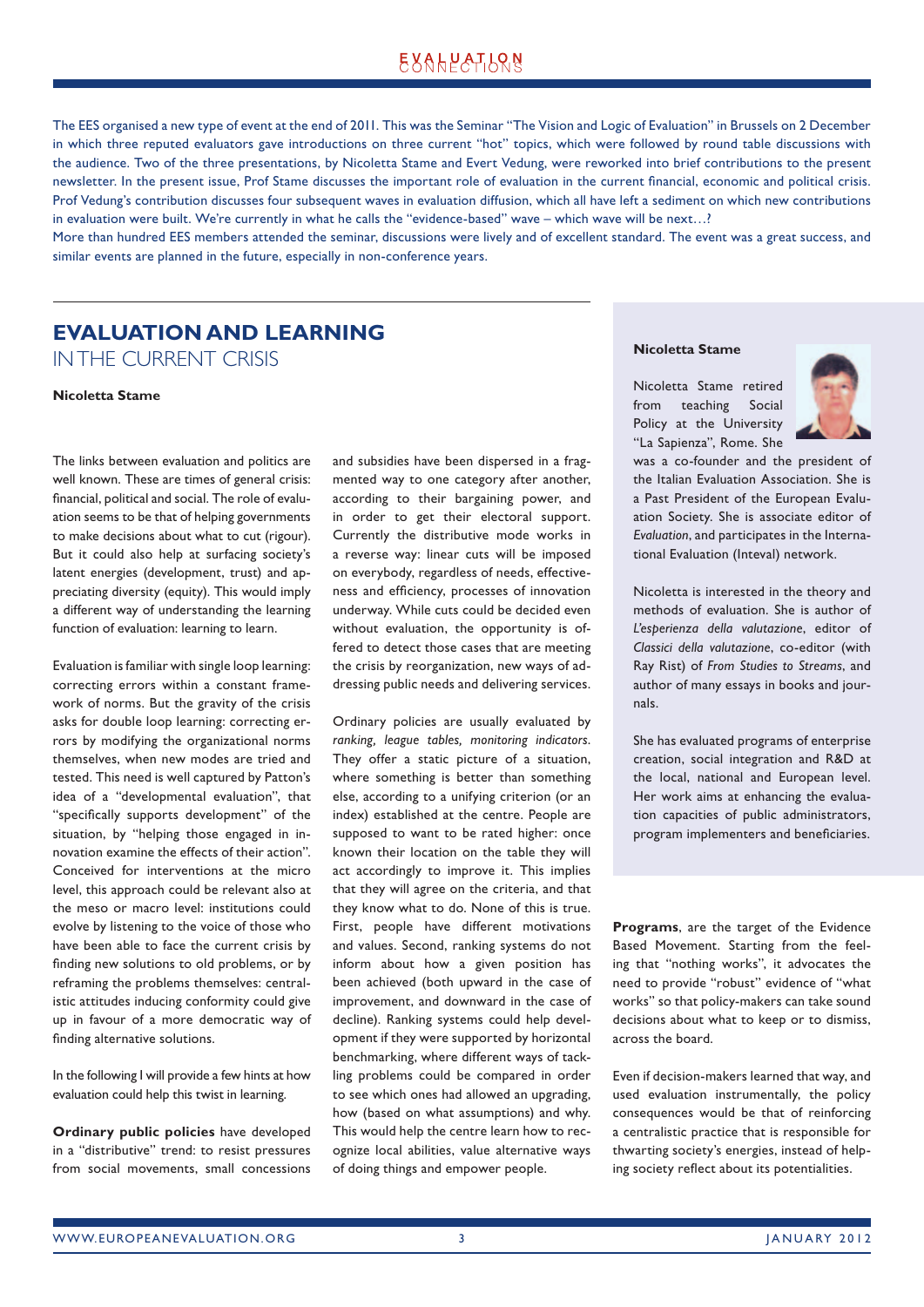## **EXALPATLQN**

<span id="page-3-0"></span>*Attribution.* It is assumed that policy-makers want to know whether their intervention can be attributed a positive effect (value for money): if not, the program could be suppressed. But most programs are conducted in cooperation among actors, and along levels, and evaluation could be better aimed at understanding how such synergies have been enforced. Moreover, effects can be obtained through many different causal packages, and evaluation could aim at comparing packages in order to allow making judgements about their respective value.

*Robust methods.* Contrary to the hierarchy of robustness (from experimental methods down to ethnographic studies) which is implied, current debates hinge around strengths and weaknesses of each method. What matters is selecting approaches according to their "responsiveness" to the situation, the characteristics of programs and the evaluation demands, from "how to improve a program" to "why some effects have been obtained". For instance, participatory approaches and approaches based on "positive thinking" could provide crucial understanding of innovative trends.

*Guidelines for implementation.* For fear that an implementation failure may undermine results, it is recommended to provide precise protocols for implementation. This may impose conformity when discretionality and customization might be needed by the policy content. Moreover, implementation may follow different trajectories, and it will be necessary to learn how to motivate people that oppose initial resistance, or to maintain momentum in programs that tend to decline.

*Terms of reference.* It is often asked to employ specific "robust" methodologies, irrespective of the kind of program to be evaluated. It would be wiser to allow for a choice of methods open to an agreement between commissioner and evaluator, and to allow a change of design if the circumstances of emerging factors, and the reinterpretation of the program theory so requires.

#### **Learning to learn**

The important role evaluation may play in the current crisis is one of learning to learn how alternative routes for the solution of problems that have got us stuck could be available. This could provide trust in the "social nexus" and mobilize creative forces. To do that, it should pursue the presentation of innovative solutions proposed by different actors in their quest for development, scout even shy attempts at improvement, give alternative routes (and "causal packages") an equal chance, and offer tools for self-reflection. Moreover, and as a consequence, it should second a brokering role of the centre in recognizing innovations and strengthening them.

# **Evert Vedung**

Evert Vedung is emeritus professor of political science, especially housing policy at Uppsala



University's Institute for Housing and Urban Research and Department of Government. His works on evaluation in English include *Public Policy and Program Evaluation* (author, 1997, 2010), *Carrots, Sticks and Sermons* (1998, 2003, coeditor), and "Four Waves of Evaluation Diffusion" (2010). Please address correspondence to evert.vedung@ibf.uu.se or Uppsala University, IBF, PO Box 785, SE-80129 Gävle, Sweden.

Evaluation is an incredibly popular governance recipe. It seems to be virtually everywhere in most branches of public endeavors. Yet, the development since 1960 has not been straight toward more and more evaluation. Sometimes, one evaluation form has been heavily criticized and lost much of its support in favor of new forms which have been equally highly praised. Yet also these

## **Four Waves** of Evaluation Diffusion

#### **Evert Vedung**

new forms have been attacked and lost their support in favor of other fads. Intriguingly, against all odds some earlier forms have gained new momentum and come back slightly changed and in different linguistic guises. (Furubo, Rist & Sandahl 2002).

#### **Four Evaluation Waves with Depositions of Sediment**

The whole thing can be likened to *ocean waves* that are roaring in and subsiding, roaring in and subsiding. We will therefore speak of evaluation waves. Four are the evaluation waves which have swept across the Atlantic world and particularly some countries of the Atlantic world, including the Scandinavian countries and the rest of Europe. In subsiding each wave has left behind layers of *sediment*. In due time, the evaluation landscape has come to consist of *layers upon layers of sediment*.

I have discerned four evaluation waves between 1965 and 2010:

- 1) the Scientific Wave
- 2) the Dialogical Wave
- 3) the Neo-Liberal Wave, and
- 4) the Evidence-Based Wave.

#### **Scientific and Dialogical Waves**

The *Scientific Wave* entailed that academics should test empirically, through two-group classic experimentation, appropriate means to reach externally set, admittedly subjective, goals. Evaluations should be carried out as scientific research, conducted by the Academic Man. They were carried out one off. Public decision-makers were then supposed to roll out the most effective means. The implied the triumph of means-ends rationality, i.e. the value doctrine of Max Weber.

Faith in scientific evaluation eroded in the early 1970s. Instead of being scientific, evaluation should be democratic in the sense of stakeholder-oriented, with information being elicited from users, operators, managers and other concerned parties. It should be carried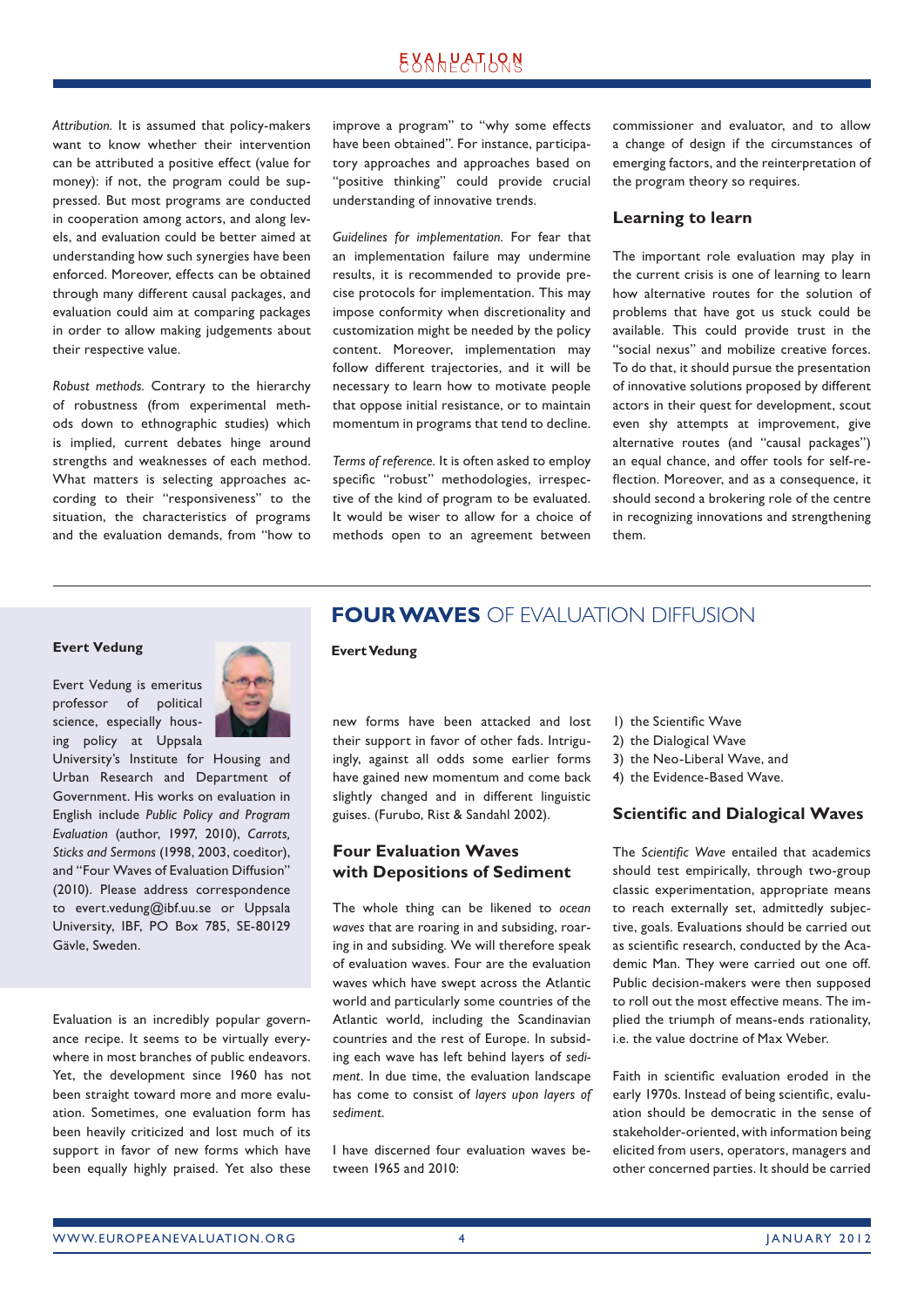out through discussions or deliberation *avant la lettre*. In this way, the *Dialogical Wave* entered the scene. Evaluation should be made by the Common Man, not the Academic Man. The dialogue-oriented wave communicative rationality, i.e. rationality by enlightened deliberation. It was Jürgen Habermas, not Max Weber.

#### **Neo-Liberal Wave or New Public Management**

Enter the *Neo-Liberal Wave*, also referred to as *New Public Management*, in the last years of the 1970s. Deregulation, privatization, contracting-out, efficiency and customer influence became key phrases. Evaluation as accountability, value for money and customer satisfaction was recommended. Evaluation became part of grand governance doctrines, such as purchaser-provider models, clientoriented and results-oriented management (management by objectives). The latter is the paradigm exemplar of what evaluation meant in New Public Management.

#### **Evidence-Based Wave**

Under the slogan 'What matters is what works' the *Evidence-Based Wave* implies a renaissance for scientific experimentation. It seems to mark the return of the Scientific Wave. Again, two-group double-blind randomized experimentation is the preferred approach. Yet, now comprehensive methods hierarchies are constructed in which experimentation is deemed best and professional and client knowledge worst. A second difference is the belief in systematic reviews of extant academic experimental studies as a means of furnishing decision-making with evidence based interventions that works, i.e. that causally produce the desirable outcomes (EBTs = Evidence-Based Treatments).

With time this strong interpretation of evidence as double-blind randomized controls has met massive criticism from academics and professionals in, i.e., social work. They have come up with alternative interpretations of evidence-based, summarized under the notion Evidence-Based Practice (EBP). In addition to scientific evidence, even professional knowledge and client knowledge, elicited through evaluation, is regarded as evidence that should be taken into account in public sector decision-making and deliberation.

#### **Waves, Neither Generations, nor Trees**

I have adopted the wave metaphor in contrast with the *tree metaphor* used by Marvin Alkin (2004) in his evaluation theory tree, and the *generation metaphor* used by Guba & Lincoln in their 1989 book *Fourth generation evaluation*.

#### **Evaluation: a Minimal Definition**

In my exposition, I have found it appropriate to define what I mean by evaluation. Thus, I have not followed the examples set by Michael Power in his book *The Audit Society* who did not define what he meant by auditing (1997:xvii–xviii), or Furubo, Rist and Sandahl who did not define the term evaluation in their *Atlas of Evaluation*. My minimal definition reads as follows:

*Evaluation = def. careful retrospective assessment of public sector interventions, their organization, content, implementation, outputs, or outcomes, which is intended to play a role in future decision situations.* 

In one sense, this definition is narrow. It is limited to interventions, and to public sector interventions at that. It is equivalent to ex nunc and ex post evaluation, i.e. assessment of already adopted, decided, ongoing, or (just) finished interventions. It excludes evaluation ex ante (prospective e.), that is, consequence analyses of proposed and considered interventions, which are made *before* they are adopted.

In another sense it is wide. It is limited not only to the search for effects of decisions and activities at the outcome level (i.e. in society or nature) but includes the ascertaining of outputs and implementation processes as well. And it includes organization of interventions (Vedung 1997: 2 ff and 2006: 397).

The idea of *mimimal definitions* (opposite: *maximal definitions*) has been brought forward by the eminent Italian political scientist Giovanni Sartori. Yet references are difficult to find. In Sartori 1984 there are some clarifications, unfortunately too brief: 55–56, 64, 79 ("minimal definition") och 81 ("[p]arsimony (in defining)"). See also Sartori 1976: 58 ff. For an attempt by myself, see Vedung 1982b:  $9<sub>0</sub>$ 

#### **Reference:**

Vedung, Evert, 2010, "Four Waves of Evaluation", *Evaluation, 16(3), 263–277*.

http://evi.sagepub.com/content/16/3/263.full.pdf+html

#### **Other references:**

Alkin, Marvin, 2004, *Evaluation Roots: Tracing Theorists' Views and Influences* (pp. 12 ff), London: Sage.

Furubo, Jan-Eric, Ray C. Rist and Rolf Sandahl, 2002, eds., *International Atlas of Evaluation*, New Brunswick, New Jersey and London: Transaction Publishers.

Guba, Egon G and Yvonna S Lincoln, 1989, *Fourth Generation Evaluation* (pp. 50 ff), London: Sage.

Power, Michael, 1997, *The Audit Society: Rituals of Verification*, Oxford: Oxford University Press.

Sartori, Giovanni, 1976, *Parties and Party Systems: A Framework for Analysis*, vol I, Cambridge: Cambridge University Press.

Sartori, Giovanni, 1984, "Guidelines for Concept Analysis", i Giovanni Sartori, red., *Social Science Concepts: A Systematic Analysis*, 15–85, Beverly Hills, CA.: Sage.

Vedung, Evert, 1982b, *Political Reasoning*, Newbury Park, CA.: Sage.

–, 1997, *Public Policy and Program Evaluation*, New Brunswick, New Jersey and London: Transaction Publishers. First paperback printing 20000228.

–, 2006, "Evaluation Research", i Peters, B Guy and Jon Pierre, *Handbook of Public Policy*, 397–416, London: Sage.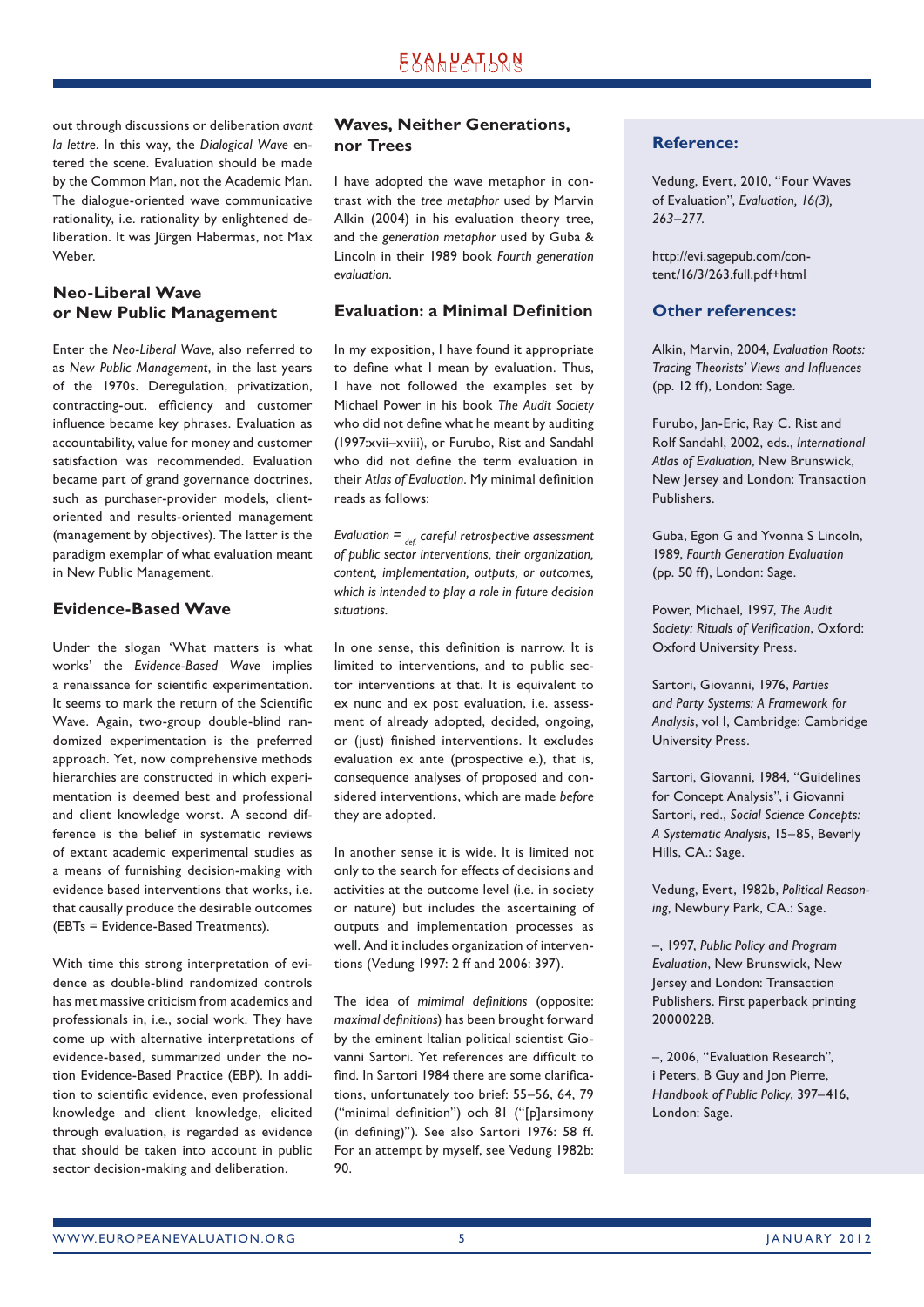## <span id="page-5-0"></span>**Evaluating EU cohesion programmes:**  catching smoke in a net?

#### **Robert Picciotto**

Evaluation was a major focus of the 9th OPEN DAYS European Union Conference. The contribution of EU funding to smart, sustainable and inclusive growth was its overarching theme. The Conference attracted 5,700 participants. It was held over four days (October 10–13, 2011) in Brussels, a period characterized by lively public debates about the systemic implications of the financial crisis, the European Commission's budget and the post-2013 proposals for a new cohesion policy.

Assessing the impact of EU funding is an extraordinarily tough challenge. EU programmes are typically multi-facetted, poorly defined and hard to evaluate. The Union's funding mechanisms (the European Regional Development Fund; the European Social Fund; the Cohesion Fund and the European Fisheries Fund) embody diverse policy directions.

Against this background this issue of Connections includes summaries of papers presented at an Open Days workshop cosponsored by the European Evaluation Society. The session dealt with alternative ways of *Capturing the Effects of EU Funding*. This topic was highly relevant to all three major sub-themes of the Conference:

- (i) *Europe 2020:* research and innovation; "digital Europe"; creative industries; low-carbon development strategies; employment; poverty reduction and social inclusion;
- (ii) *Better delivery:* common strategic frameworks; exchange of good practice; the

regulatory framework post-2013; more focus on results, new evaluation methods; etc.

(iii) *Geography matters:* usefulness of territorial approaches; transportation policies; diverse geographical/demographic challenges; regional strategies; urban research; etc.

Even though considerable resources have been invested in evaluation little is known about how policy levers, instruments and mechanisms should be combined and managed to achieve intended results. While attribution of results to individual programs is critical for accountability purposes, Europe also needs evaluations geared to knowledge creation about social cohesion and regional development.

## **"How to capture the effects from EU funding"**

**Jenny Hughes**

#### **Just what is Evaluation 2.0?**

Evaluation 2.0 is a set of ideas about evaluation that Pontydysgu<sup>1</sup> are developing. At its simplest, it's about using social software at all stages of the evaluation process in order to make evaluation more open, more transparent and more accessible to a wider range of stakeholders. At a theoretical level, we are trying to push forward and build on Guba and Lincoln's ideas around 4<sup>th</sup> generation evaluation which is a constructivist approach incorporating key ideas around negotiation, multiple realities and stakeholder engagement. But this is the first part of the journey – ultimately, I believe that e-technologies

are going to revolutionise the way we think about and practice evaluation.

#### **In what way do you think this is going to happen?**

Firstly, the use of social media gives stakeholders a real voice – irrespective of where they are located. Stakeholders can create and publish evaluation content. For example, in the past I might carry out some interviews as part of an evaluation. Sometimes I recorded it, sometimes I just made notes. Then I would try and interpret it and draw some conclusions about what it meant. Now I set up a web page for each evaluation and

I podcast the interviews using audio or video and put them on the site. (Obviously this has to be negotiated with the interviewee but so far, no one has raised any objections.) There is the usual comment box so any stakeholder with access to the site can respond to the interview, add their interpretations, agree or disagree with my conclusions and so on.

Secondly, I think it is challenging our perceptions of who are evaluators. Everyone is now an evaluator. Think of the software that you use every day for on-line shopping from Amazon or Ebay or any big chain store. If I want to buy a particular product I check out what other people have said about it,

Pontydysgu is a small independent research organisation specialising in e-learning and education evaluation. It is based in Germany and in Wales and the name Pontydysgu approximately translates as Bridge to Learning.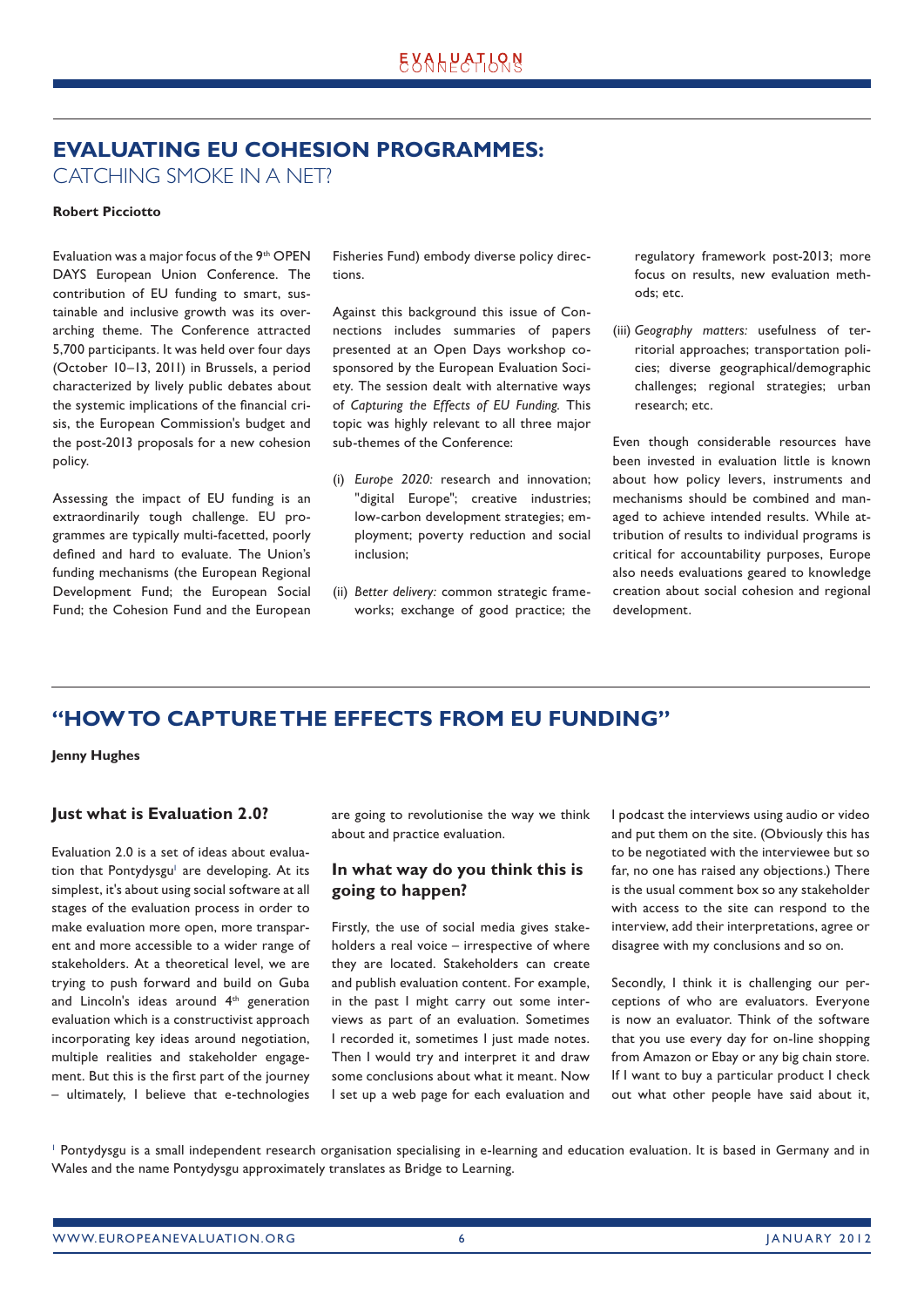# EXALPATLRN

*"Dinosaurs were highly successful and lasted a long time. They never went away. They became smaller, faster, and more agile, and now we call them birds."*

how many of them said it and how many stars it has been given. These are called recommender systems and I think they will have a big impact in evaluation. We have moved from the paradigm of the 'expert' collecting and analyzing data into a world of crowd sourcing – harnessing the potential of mass data collection and interpretation.

Thirdly, the explosion of Web 2.0 applications has provided us with a whole new range of evaluation tools that open up new methodological possibilities or make the old ones more efficient. For example, if I am at the stage of formulating and refining the evaluation questions – I put it out as a call on Twitter. It's amazing how restricting evaluation questions to 140 characters can sharpen them up!

I did an evaluation of a community capacity building project in an inner city area recently and spent quite a long time before I went to the first meeting walking around the streets, checking out the community facilities, the state of the housing, local amenities and so on, to get a 'feel' for the area – except I did it on Google Earth and with street-view on Google maps. There are about 20 or so other applications I use a lot in evaluation but maybe they will have to wait for another edition!

Fourthly, I think the potential of Web 2.0 changes the way we can visualize and present data. Why are we still writing long and indigestible text-based evaluation reports? Increasingly clients are preferring short, sharp evaluation 'articles' on maybe one outcome of an evaluation which they can find on a 'newsy' evaluation webpage – with hyperlinks to more detailed information or raw data or back up evidence if they want to check it out. We can also create 'chunks' of evaluation reporting and repurpose them in different ways for different stakeholders or they can be localized for different cultures – for example, I have started doing executive summaries as downloadable podcasts. I think evaluation 2.0 is about creating a much wider range of evaluation products.

Following on from that, I think Evaluation 2.0 breaks down the formative-summative divide and notions of 'the mid-term report' or 'the ex-ante report'. Evaluation 2.0 is continuous, it is dynamic and it is interactive. For example, I use Googledocs with all my clients – I add them as readers and editors on all the folders that relate to their evaluations. At any time of the day or night they can see work in progress and add their comments. I keep their evaluation website up to date so they get evaluation information as soon as it is available.

*So do you think all evaluators will have to move down this road or will there always be a place for evaluators using more established methods?*

Personally, I think massive change is inevitable. Apart from anything else, our clients of the future will be the digital natives – they will expect it.

There will always be a role for the evaluator but that role will be transformed and the skills will be different. I think a key job for the specialist evaluator will be designing the algorithms that underpin the evaluation. The evaluator will also need to be the creative director – they will need skills in informatics, in visualizing and presenting information, the creative skills to write blogs and wikis. They will need networking skills to set up and facilitate online communities of practice around different stakeholder groups and the ability to repurpose evaluation objects.

The rules of engagement are also changing – in the past you engaged with a client, now you engage with a community. We also have to think how stakeholder created content might change our ideas about copyright, confidentiality, ownership, authorship.

*So do you think evaluators as we know them will become extinct!!*

Well, as Mark Halper said

*"Dinosaurs were highly successful and lasted a long time. They never went away. They became smaller, faster, and more agile, and now we call them birds."*

#### **Jenny Hughes**

Formerly a chief education officer in local government, I have been working as an evaluator,



trainer and researcher since 1996, mainly for government departments, universities and NGO. Much of my work has been for international aid organisations and, before I decided I was far too old to be spending my time in war zones, I worked in Central Europe, the Middle East and the FSU. My PhD was in something completely irrelevant and I haven't published anything remotely resembling an academic paper since I discovered blogging about five years ago (http:// www.pontydysgu.org). I do, however, still write practical handbooks (such as *'The Project Manager's Guide to Evaluation'* or *'The Classroom Teachers Guide to E-learning*). I have a passion for radio and together with colleagues from Pontydysgu, make regular internet radio programmes – which I think is the medium of the future for evaluation and a lot of other things!